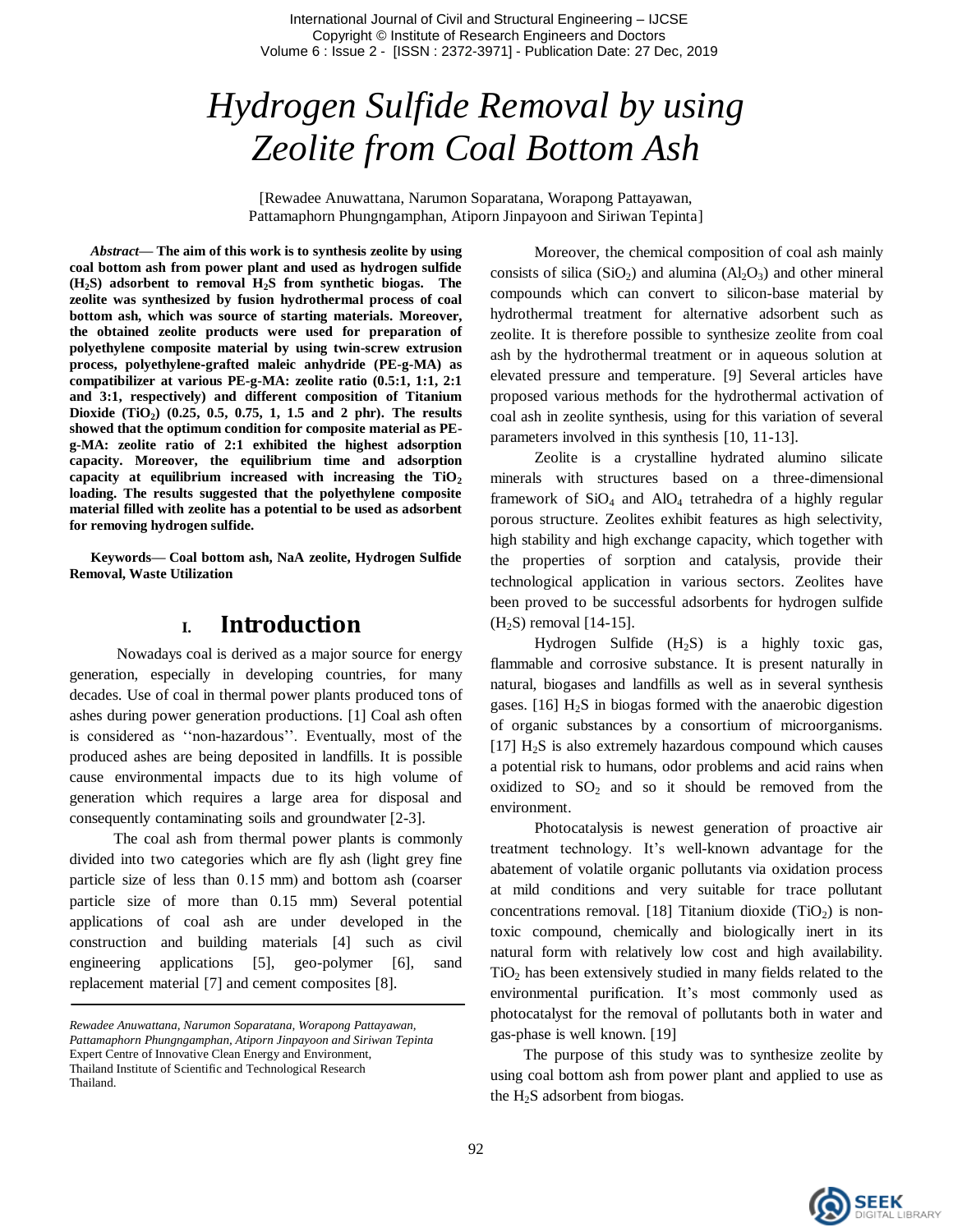## **II. Experimental**

### *Preparation of zeolite.*

The raw material for this work was the coal bottom ash (lignite), which supported by Electricity Generating Authority of Thailand (EGAT), Mae Moh Power Plant in Lumpang Province, Northern Thailand. The chemical composition of coal bottom ash was analyzed by X-Ray fluorescence (XRF). The pretreatment of the coal bottom ash consist of mechanical, acid and thermal treatments. Synthesis of Na-A zeolite was studied by fusion prior hydrothermal treatment, activated by 3 M NaOH under hydrothermal treatment at 105 °C for 1-5 hours. The synthesized samples were characterized by X-Ray diffraction (XRD) using Shimadzu.

#### *Zeolite Characterization*

The synthesized zeolite products were characterized by XRF, XRD and SEM-EDX analysis. The X-Ray Diffraction patterns (XRD) of zeolite synthesis from bottom ash and zeolite standard were recorded in  $2\theta$  ranging between  $5^{\circ}$  and  $60^{\circ}$  with scanning rate of  $2^{\circ}/$ min and CuK $\alpha$  radiation (Lab X) (XRD 6000), SHIMADZU). The %crystallinity of zeolite products was calculated according to equation (1) [20] with the commercial zeolite A as the standard.

$$
\%Cryst = \left(\frac{\Sigma \text{ intensity of XRD peaks area of the zedite product}}{\Sigma \text{ intensity of XRD peaks area of the standard zedite}}\right)x\ 100
$$
\n(1)

Furthermore, the morphology and elemental compositions of the zeolite products were investigated using a scanning Electron Microscope (SEM) JSM-5410 LV. (JEOL, Japan). The samples were sputtered with a thin film of gold to minimize the charging effects. Energy dispersive X-ray spectroscopy (EDXS) was performed in Oxford ISIS 300 model. An X-ray Fluorescence, XRF (Bruker AXS S8 Tiger model) was used to measure the chemical composition of the raw materials and zeolite A obtained.

# *Preparation of* **Zeolite/TiO2/LDPE composite**

Low Density Polyethylene (LDPE) was supplied by PTT Global Chemical, with a melt flow index (MFI) =  $1.9 \text{ g}/10$ min. and density of 0.924 g/cm<sup>3</sup>. Titanium Dioxide (TiO<sub>2</sub>) was purchased from Loba Chemie Pvt. Ltd. and Polyethylenegraft- Maleic anhydride was purchased from Sigma-Aldrich, Schnelldorf (Germany).

The Zeolite/TiO<sub>2</sub>/LDPE composite was formulated with 1 phr zeolite loading with polyethylene‐grafted maleic anhydride (PE-g-MA) as compatibilizer at various PE-g-MA: zeolite ratio (0.5:1, 1:1, 2:1 and 3:1) at different content of  $TiO<sub>2</sub>$  (0.25, 0.5, 0.75, 1, 1.5 and 2 phr).

The Zeolite/TiO<sub>2</sub>/LDPE composite were prepared by using twin-screw extruder with a screw diameter of 16 mm and an L:D ratio of 40. Zeolite,  $PE-g-MA$ ,  $TiO<sub>2</sub>$  and LDPE were mixed and placed in the hopper. The temperatures were ramped from 160°C to 190°C with screw speed of 150 rpm in the extruder.

#### *Adsorption Experiments*

The adsorption tests were carried out by using a self-assembled fixed-bed reactor (stainless tube with the inner diameter of 13.05 mm and height of 216 mm.). 10 grams of the adsorbent was packed in reactor supported by silica wool. The hydrogen sulfide  $(H_2S)$  in synthetic biogas  $(CH_4$  47%,  $CO_2$  47%,  $H_2S$  105 ppm. balanced in Nitrogen) flowed through the sorbent with the flow rate of 0.1 lit/min at the room temperature. After the adsorption process completed, the H2S concentration was measured by MRU OPTIMA 7 Biogas Analyzer, Germany. For studying the adsorption capacity of zeolite composite for  $H_2S$  removal was defined when the breakthrough concentration of  $H_2S$  is 50% of the initial concentration and completed when the outlet  $H_2S$ concentration reaches the breakthrough concentration.

## **III. Results and Discussion**

# *Synthesis of zeolite from coal bottom ash*

The coal bottom ash was obtained from Electricity Generating Authority of Thailand (EGAT), Mae Moh Power Plant in Lumpang Province, Thailand. The coal bottom ash contains the highest amounts of  $SiO<sub>2</sub>$  and  $Al<sub>2</sub>O<sub>3</sub>$  (35.8% and 19.2%, respectively) and rich in  $TiO<sub>2</sub>$  and SrO. The  $SiO<sub>2</sub>/Al<sub>2</sub>O<sub>3</sub>$  molar ratios of coal bottom ash is 3.15. It indicated that coal bottom ash can used as raw material to synthesis zeolite. Figure 1 shows XRD patterns of the zeolite A products from coal bottom ash at various times of alkali hydrothermal reaction (1, 3 and 5 hours) compared with the commercials zeolite A as the standard. It indicated the most crystalline phases of synthesized NaA zeolite from coal bottom ash is Sodium Aluminum Silicate Hydrate, (ICDD No. 00-038- 0241).

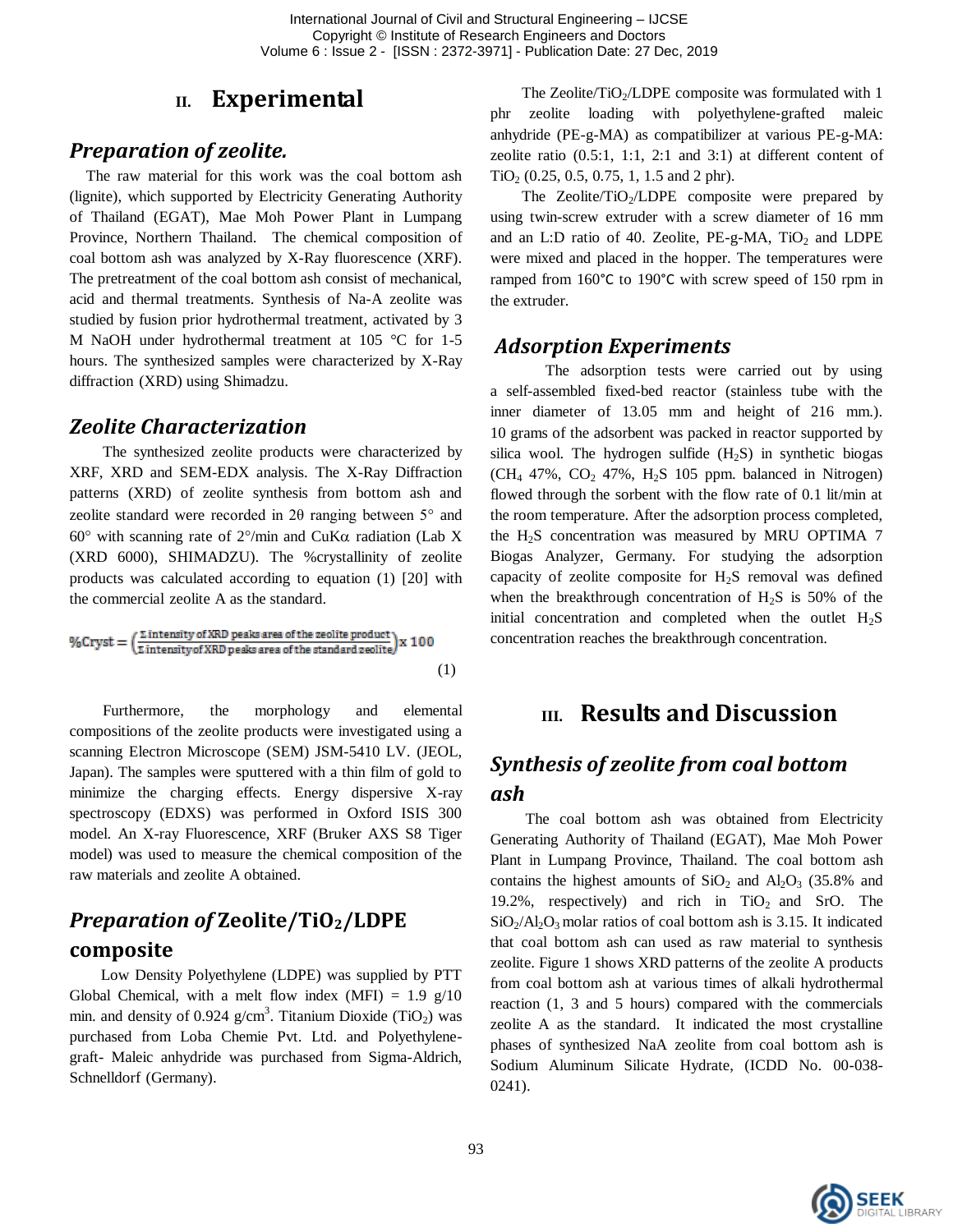Morphology images of synthesized zeolite product from coal bottom ash by fusion with NaOH in the weight ratio of 1:3 at 550  $\degree$ C for 1 hours and activated with 3M NaOH for 5 hours is shown in Figure 2. Zeolite product clearly shows that the particles have a cubic morphology and that their particles are aggregated together.



Figure 1 X-Ray Diffraction (XRD) patterns of Zeolite Standard (A), Synthesized zeolite from coal bottom ash at 1 hour (B), 3 hour (C) and 5 hour (D) (• Peak position of Zeolite)



Figure 2 Scanning electron microscope (SEM) of raw coal bottom ash (A) and Synthesized zeolite from coal bottom ash (B)

# *Hydrogen Sulfide Adsorption Capacity*

The hydrogen sulfide adsorption capacity at equilibrium time and the breakthrough curves of  $H<sub>2</sub>S$  adsorption of Zeolite/TiO<sub>2</sub>/LDPE composite at various PE-g-MA: zeolite ratio is shown in Table 1 and Figure 3(A), respectively.

The result indicates that the composite filled with zeolite and  $TiO<sub>2</sub>$  has a potential to remove hydrogen sulfide. Because, zeolites are crystalline microporous frameworks, based on a threedimensional network of silica and alumina, the cations in aluminosilicate zeolites may allow the possibility of strong interactions with the polar gas molecules [21]. Moreover, the composite was prepared from PE-g-MA: zeolite ratio of 2:1 provides good H2S adsorption capacity at low initial concentration of  $H_2S$  (105 ppm) because PE-g-MA improves dispersion of zeolite and  $TiO<sub>2</sub>$  in LDPE matrix.

TABLE 1 THE EQUILIBRIUM TIME AND ADSORPTION CAPACITY AT EQUILIBRIUM OF ZEOLITE/ TIO<sub>2</sub>/LDPE COMPOSITE WITH ZEOLITE 1 PHR AND TIO<sub>2</sub> 0.5 PHR AT VARIOUS PE-G-MA: ZEOLITE RATIO

| PE-g-MA:<br>zeolite ratio | Equilibrium<br>time (sec) | <b>Adsorption capacity</b><br>at equilibrium<br>(mol/g) |  |
|---------------------------|---------------------------|---------------------------------------------------------|--|
| <b>Neat LDPE</b>          | 90                        | 6.25                                                    |  |
| 0.5:1                     | 108                       | 6.89                                                    |  |
| 1:1                       | 94                        | 5.95                                                    |  |
| 2:1                       | 96                        | 7.11                                                    |  |
| 3:1                       | 88                        | 5.05                                                    |  |



Figure 3 The breakthrough curves of H<sub>2</sub>S adsorption over the composite with various PE-g-MA: zeolite ratio (A) and different  $TiO<sub>2</sub>$  loadings (B). (C<sub>0</sub> and C represent the influent and effluent  $H_2S$  concentration, respectively)

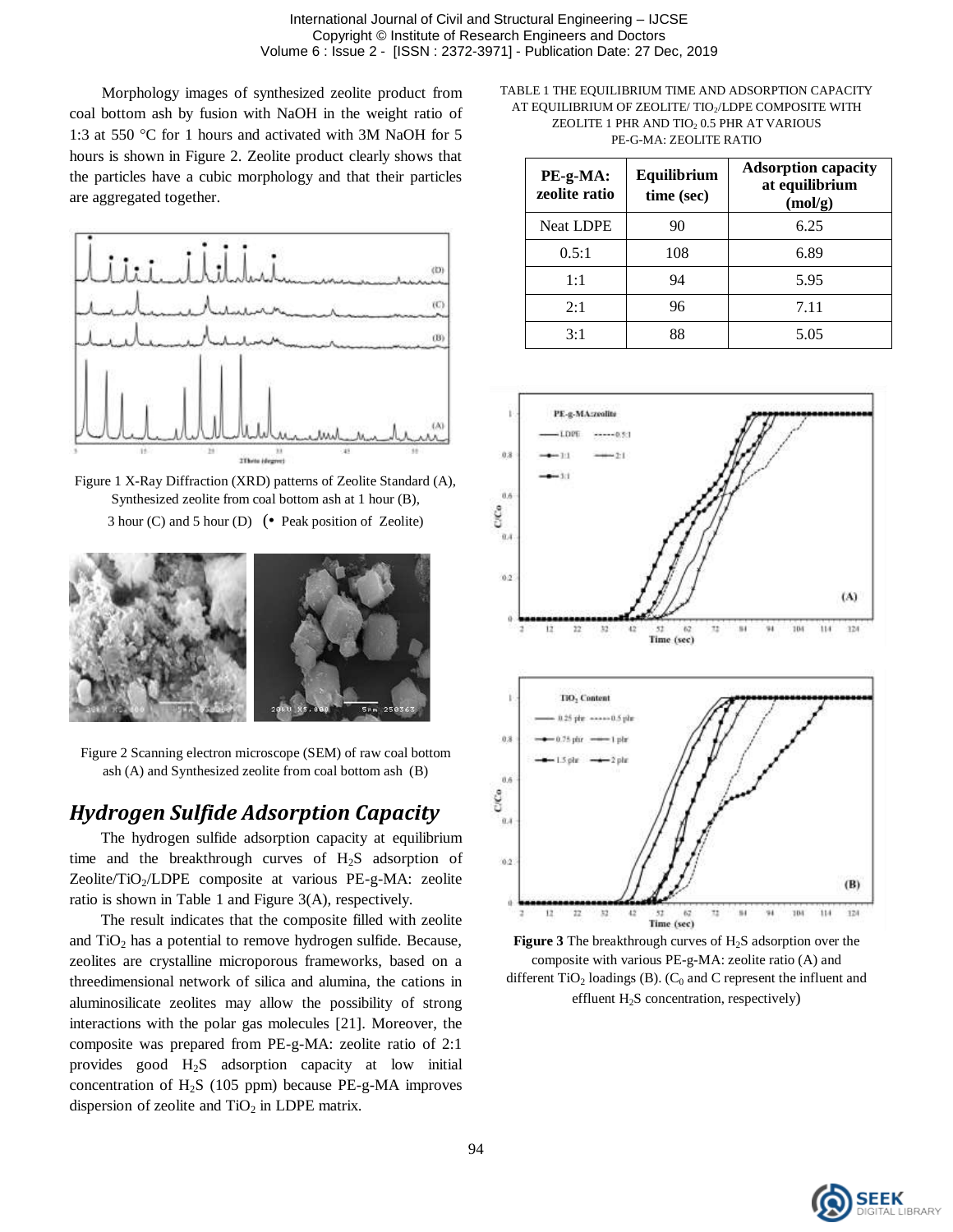| Sample            | $TiO2$ content | Breakthrough | Equilibrium | Adsorption capacity | Adsorption capacity |
|-------------------|----------------|--------------|-------------|---------------------|---------------------|
|                   |                |              |             |                     |                     |
|                   | $(\text{phr})$ | time (sec)   | time (sec)  | at breakthrough     | at equilibrium      |
|                   |                |              |             | (moly)              | (moly)              |
| LDPE <sub>1</sub> | 0.25           | 54           | 78          | 3.2                 | 3.68                |
| LDPE <sub>2</sub> | 0.5            | 74           | 96          | 6.2                 | 7.11                |
| LDPE <sub>3</sub> | 0.75           | 80           | 114         | 6.46                | 8.53                |
| LDPE <sub>4</sub> |                | 64           | 86          | 4.6                 | 5.34                |
| LDPE <sub>5</sub> | 1.5            | 64           | 82          | 4.5                 | 5.18                |
| LDPE 6            | $\mathfrak{D}$ | 56           | 80          | 3.49                | 4.08                |

TABLE 2 THE BREAKTHROUGH TIME, EQUILIBRIUM TIME, ADSORPTION CAPACITY AT BREAKTHROUGH AND ADSORPTION CAPACITY AT EQUILIBRIUM OF ZEOLITE/TIO<sub>2</sub>/LDPE COMPOSITE WITH ZEOLITE 1 PHR, PE-G-MA 2 PHR AT DIFFERENT COMPOSITION OF TIO2

In this study, the different ratios of Zeolite/TiO<sub>2</sub>/ LDPE composite were prepared by twin screw extrusion to investigate the effect of PE-g-MA: zeolite ratio and  $TiO<sub>2</sub>$ loading on the  $H_2S$  adsorption performance. Table 2 gives the information about the breakthrough time, equilibrium time, adsorption capacity at breakthrough and adsorption capacity at equilibrium of Zeolite/TiO<sub>2</sub>/LDPE composite at various amounts of TiO<sub>2</sub> (0.25, 0.5, 0.75, 1, 1.5 and 2 phr. represent in LDPE1, LDPE2, LDPE3, LDPE4, LDPE5 and LDPE6, respectively). The operating conditions were as follows: adsorption temperature,  $25 \circ C$  and influent velocity, 0.1 lit/min and atmospheric pressure. The breakthrough curves of H2S adsorption are presented in Figure 3.

The composite at low  $TiO<sub>2</sub>$  loading (0.25 phr) show low adsorption capacity. As shown in Table 2, the  $H_2S$ adsorption capacity of zeolite composite at equilibrium time increased as the  $TiO<sub>2</sub>$  loading increased. For the Zeolite/TiO<sub>2</sub>/LDPE composite with amount of TiO<sub>2</sub> was 0.75 phr, the equilibrium time and adsorption capacity at equilibrium reached 114 second and 8.53 mol/g. However, when the loading of  $TiO<sub>2</sub>$  was beyond 0.75 phr, the adsorption capacity was decreased as can be seen in Figure 4. It was suspected due to the reaction between  $TiO<sub>2</sub>$  and  $H_2S$  produced  $TiS_2$  on the surface of the sample which inhibited the adsorption performance.



**Figure 4** The adsorption capacity at breakthrough and adsorption capacity at Equilibrium of Zeolite/TiO2/LDPE composite with 1 phr of zeolite, 2 phr of PE-g-MA at different composition of  $TiO<sub>2</sub>$ 

# **IV. Conclusion**

Zeolite products from coal bottom ash was synthesized via a fusion and hydrothermal process with 3 M NaOH at  $105^{\circ}$ C for 1-5 hours. Which can be applied to Zeolite/TiO<sub>2</sub>/LDPE composite at various PE-g-MA: zeolite ratio and different composition of  $TiO<sub>2</sub>$  for the purpose of removing hydrogen sulfide  $(H_2S)$  from landfill gas. The results of H2S removal efficiency indicated that the composite prepared from PE-g-MA: zeolite ratio of 2:1 exhibited the highest adsorption capacity. The optimum condition for  $TiO<sub>2</sub>$  loading of 0.75 phr shows the adsorption capacity at equilibrium of 8.53 mol/g. The results suggested that Zeolite/TiO<sub>2</sub>/LDPE composite has a potential to be used as H2S adsorbent.